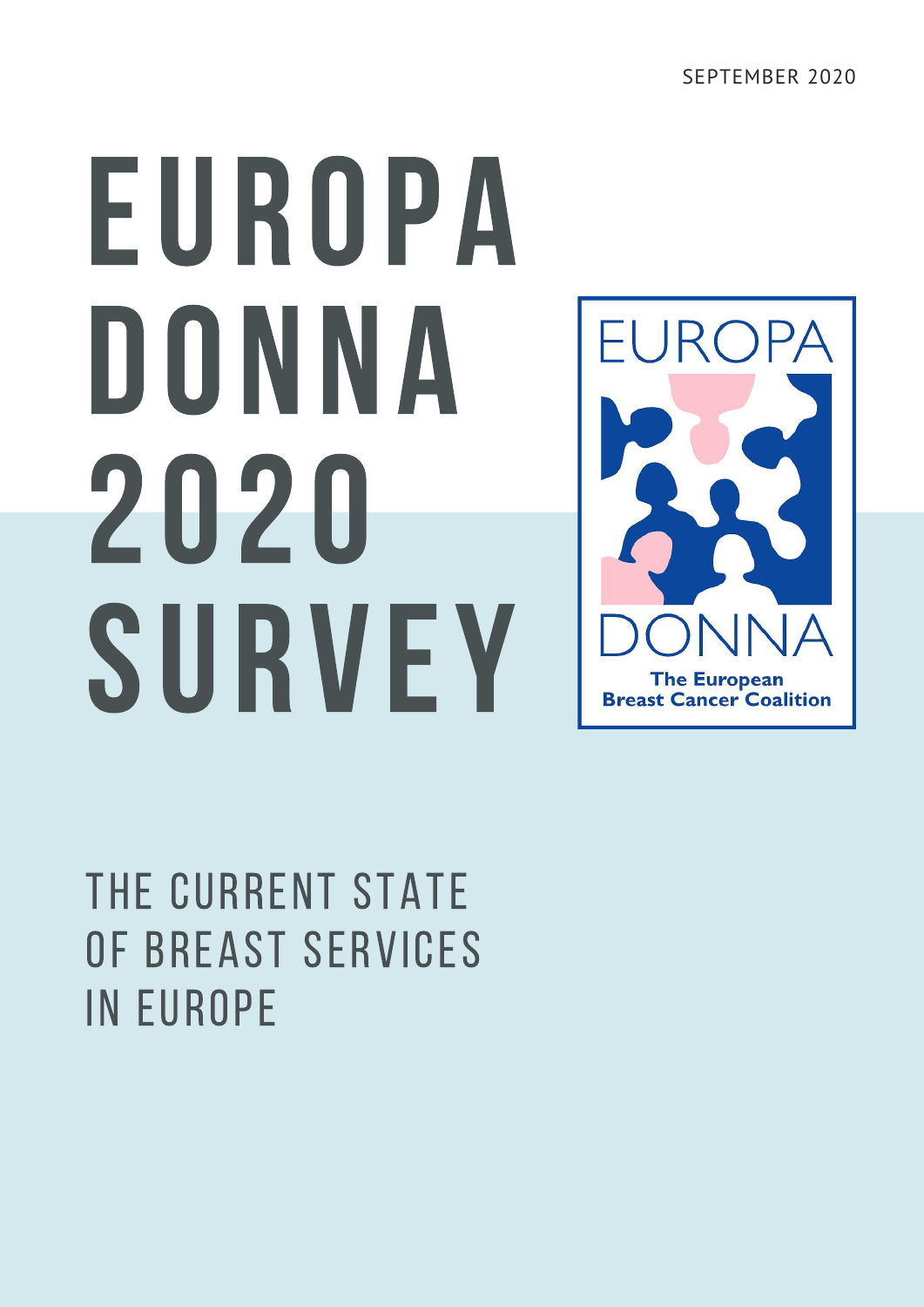#### OVERVIEW: 0 2

In 2020, EUROPA DONNA – The European Breast Cancer Coalition has undertaken a survey project to provide a snapshot of the current state of breast services in Europe from the perspective of patient advocacy organisations. The following is a report on the survey results.

Fifty-two questions were posed, divided into five sections:

- Your country and breast cancer care
- Mammography screening and diagnosis
- Specialist Breast Units
- Metastatic Breast Cancer
- Miscellaneous, including Covid-19/cancer care

# CONTEXT AND DIAGNOSIS:

The survey was conducted from June through August and we received one response per country from breast cancer advocacy leaders representing Europa Donna national groups in the following 34 countries (24 of which are European Union countries): **Albania, Armenia, Belgium, Bulgaria, Croatia, Cyprus, Czech Republic, Denmark, Estonia, Finland, France, Germany, Greece, Ireland, Israel, Italy, Latvia, Luxembourg, Malta, Monaco, the Netherlands, North Macedonia, Norway, Poland, Portugal, Romania, Serbia, Slovakia, Slovenia, Spain, Sweden, Switzerland, Turkey, and Ukraine**. The respondents all reported that they hold one or more leadership positions in their organisations, including National Representative, National Delegate, board member or member of a scientific committee.

It is important to note that the data reported here only reflects the knowledge and personal experience of the individual advocates who responded.

Questions 1 through 3 asked respondents to give their name and country, their role within their Europa Donna forum and to give consent to publication of the information they provided (all gave consent).

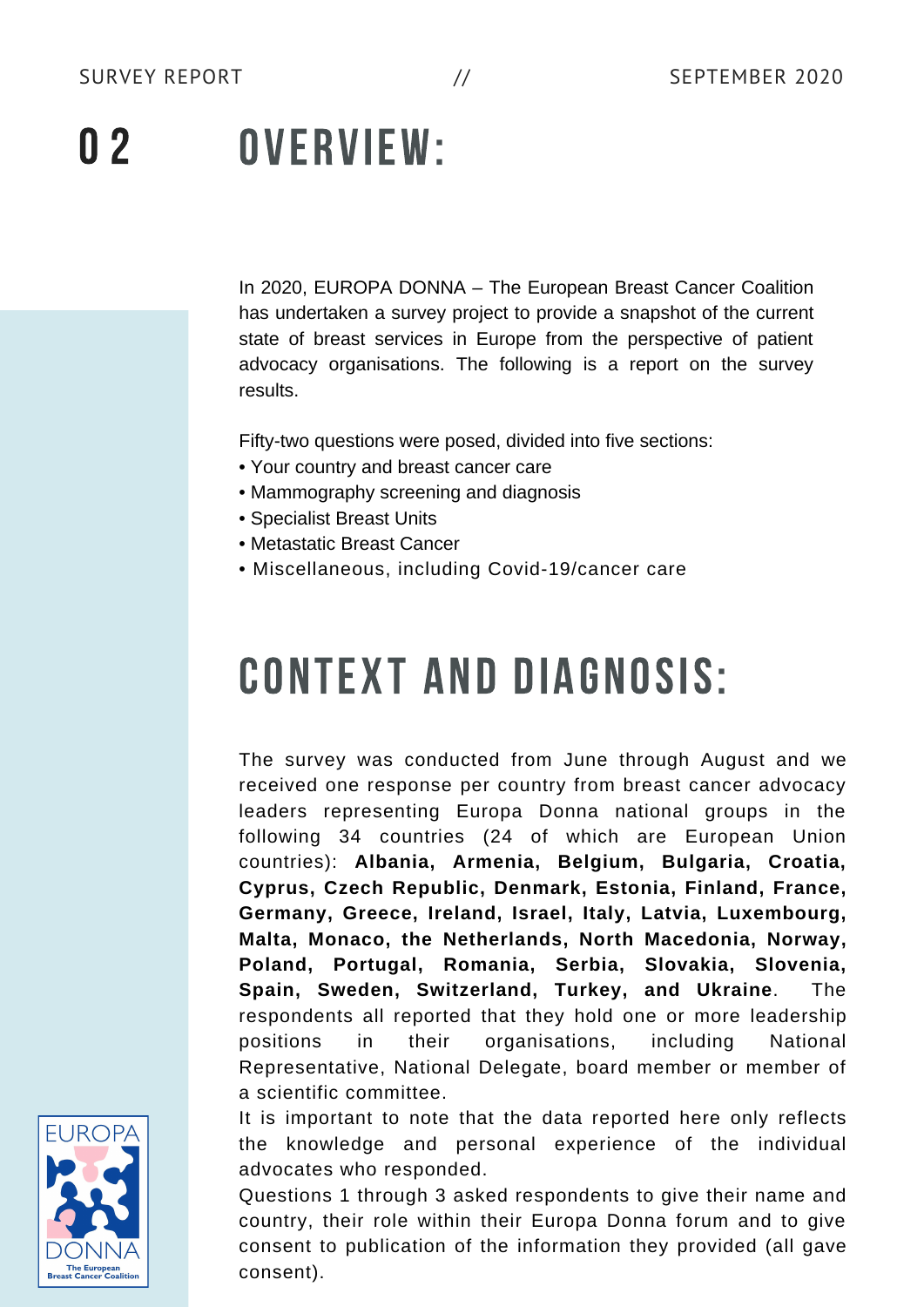0 3

### YOUR COUNTRY AND BREAST CANCER CARE (QUESTIONS  $4 - 19$ )

According to the survey responses, healthcare in the above-listed countries is largely set up on the national public level (79%), while 21% are organised on the regional level with national control and 9% organised on the regional level (respondents were able to choose more than one option). Breast cancer care is mostly provided by public health facilities in 53% of cases, and by a mix of private and public facilities in 47% of responding countries. In 84% of responding countries, all costs for diagnostics, treatment and therapy for breast cancer care are paid for by the public health system. In many of the remaining countries, some, but not all, of costs are covered (e.g., Albania, Romania, Ukraine) or there is a compulsory insurance system that pays all patient costs (e.g., Germany, Switzerland, Slovenia). Just over half of responding countries (52%, including Italy, Greece, Latvia, Ukraine) reported that in some cases such as genetic or genomic testing, certain diagnostic tests, etc., some or all costs must be covered privately. An impressive 76% of respondents claimed that the cost of supplementary aids, such as wigs and bra prostheses and lymphatic drains in follow-up care are reimbursed, at least in part, by their health system. **However, when breast cancer care is provided in private structures, only 38% responded that all costs are covered by their national health or insurance system.**

**Fifty-nine percent reported that they do not have a committee/advisory board/group in their national parliament/government, such as a Ministry of Health, that deals with breast cancer; this point is an area for potential advocacy development in many European countries**.

**Of the 24 European Union member countries that responded to this survey, only 12 reported that their national parliament has agreed to implement the European Parliament Resolutions of 2003 and 2006** (Belgium, Croatia, Estonia, France, Greece, Ireland, Latvia, Poland, Portugal, Romania, Slovakia and Spain—plus Norway (non-EU)). A majority (64%) of all countries reported that they have a national cancer plan in place and 55% have a national cancer registry, which meets the standards set by the European Network of Cancer Registries; 67% of these national cancer registries include information on screening. However, respondents indicated that cancer registries are very lacking with regard to the reporting of MBC (see also MBC section below).

A notable 79% of respondents said their country has national programmes/campaigns for primary prevention such as promoting a healthy lifestyle, fighting against obesity/smoking, but several of these countries reported that non-profit organizations are carrying out these activities rather than the government. Europa Donna's annual Breast Health Day campaign widely diffuses primary prevention and health information on the European level, thus aiding in this effort.

Fifty-six percent of countries reported that they have national, regional or local regulation dealing with genetic counselling to women and management of family history regarding genetic risks; in many cases there are requirements for this testing to be cost-free or low cost, at least in certain circumstances, such as strong family history of disease.

Moreover, a majority of respondents (64%) reported that their country has a regulation that deals with the provision of physiotherapy and lymphoedema treatment. Whether and to what extent this treatment is paid for by the national or regional healthcare or insurance is highly variable between countries; for example in Cyprus the cost is covered by NGOs and coalitions such as ED Cyprus rather than by public healthcare.

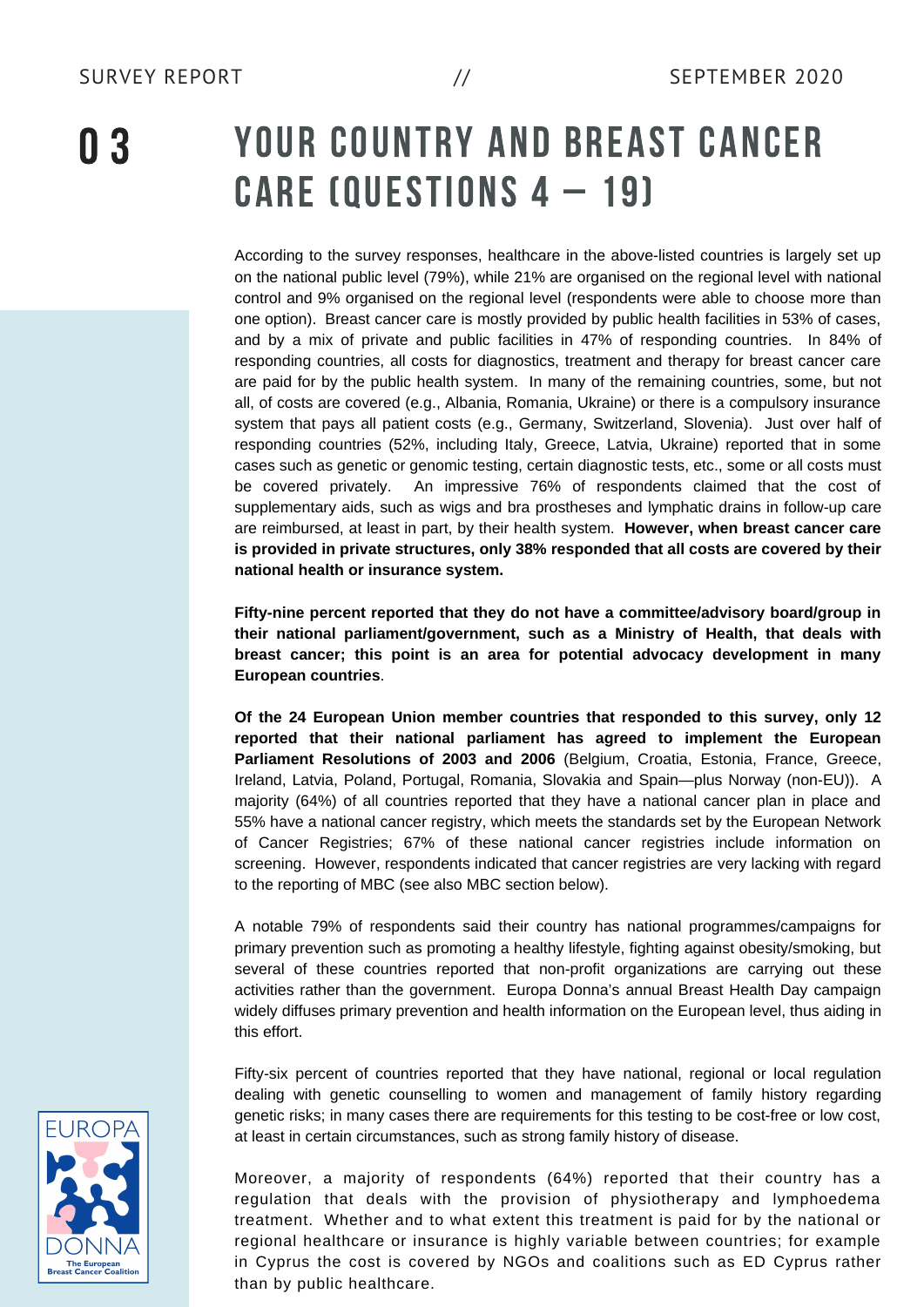n *a* 

## MAMMOGRAPHY SCREENING AND DIAGNOSIS (QUESTIONS <sup>20</sup> – 30)

Seventy-four percent of countries polled have an organised population-based breast cancer screening programme set up in accordance with the "European Guidelines on Breast Cancer Screening and Diagnosis," and 68% indicated that women between 50 and 69 in their country are invited to attend mammography screening every two years.

With regard to invitations to attend screening:

|                                                                                                 | <b>YES</b>   | <b>NO</b>    | <b>DON'T</b><br><b>KNOW</b> | <b>TOTAL</b> |
|-------------------------------------------------------------------------------------------------|--------------|--------------|-----------------------------|--------------|
| Are women invited to attend screening with a letter?                                            | 81.25%<br>26 | 18.75%<br>6  | $0.00\%$                    | 32           |
| Does the letter set a fixed appointment?                                                        | 46.88%<br>15 | 50 00%<br>16 | 3 1 3%                      | 32           |
| Is there a follow up call to remind about the appointment?                                      | 25.81%<br>8  | 67.74%<br>21 | 6.45%                       | 31           |
| Has there been a digital evolution in the invitation/communication process the past<br>5 years? | 34.38%<br>11 | 46.88%<br>15 | 18.75%<br>6                 | 32           |

With regard to the outcome of the screening evaluation:

|                                                                                                                    | <b>YES</b>   | <b>NO</b>    | <b>DON'T</b><br><b>KNOW</b> | <b>TOTAL</b> |
|--------------------------------------------------------------------------------------------------------------------|--------------|--------------|-----------------------------|--------------|
| Is a woman whose screening came out negative informed by letter?                                                   | 74.19%<br>23 | 22.58%       | 3.23%                       | 31           |
| Is a woman whose screening shows the need for additional examination informed by a<br>letter plus a phone call?    | 64.52%<br>20 | 32.26%<br>10 | 3.23%                       | 31           |
| Is the medical/technical staff providing information services duly trained in<br>communication skills to patients? | 51.61%<br>16 | 35.48%       | 12.90%<br>$\Delta$          | 31           |

Sixty-two percent of respondents reported that breast screening in their country is performed through state-of-the-art technology such as digital mammography or digital breast tomosynthesis (DBT), though **as pointed out by the advocate from Bulgaria, "The state care centres are not equally equipped. Private oncology hospitals have the most modern equipment. For example, as far as I know, 3D Mammography is performed only in a large private clinic in the capital city."**

**In only 59% of countries that responded, in the case of high mammographic breast density in an otherwise asymptomatic woman additional tests are generally carried out through digital mammography or DBT.**

But in good news, 94% claimed that in their country all women diagnosed with breast cancer usually begin treatment within a reasonable time from the date when they receive their diagnosis. Furthermore, 79% said their country had a protocol dealing with diagnosis (invasive and non-invasive) in accordance with the European Guidelines and 68% said that their country uses biopsies for diagnosis through needle core rather than fine needle aspiration cytology, per the recommendation from the ECIBC Guidelines. And 71% responded that in their country clip-marking is used for surgical planning, as suggested by the ECIBC Guidelines.

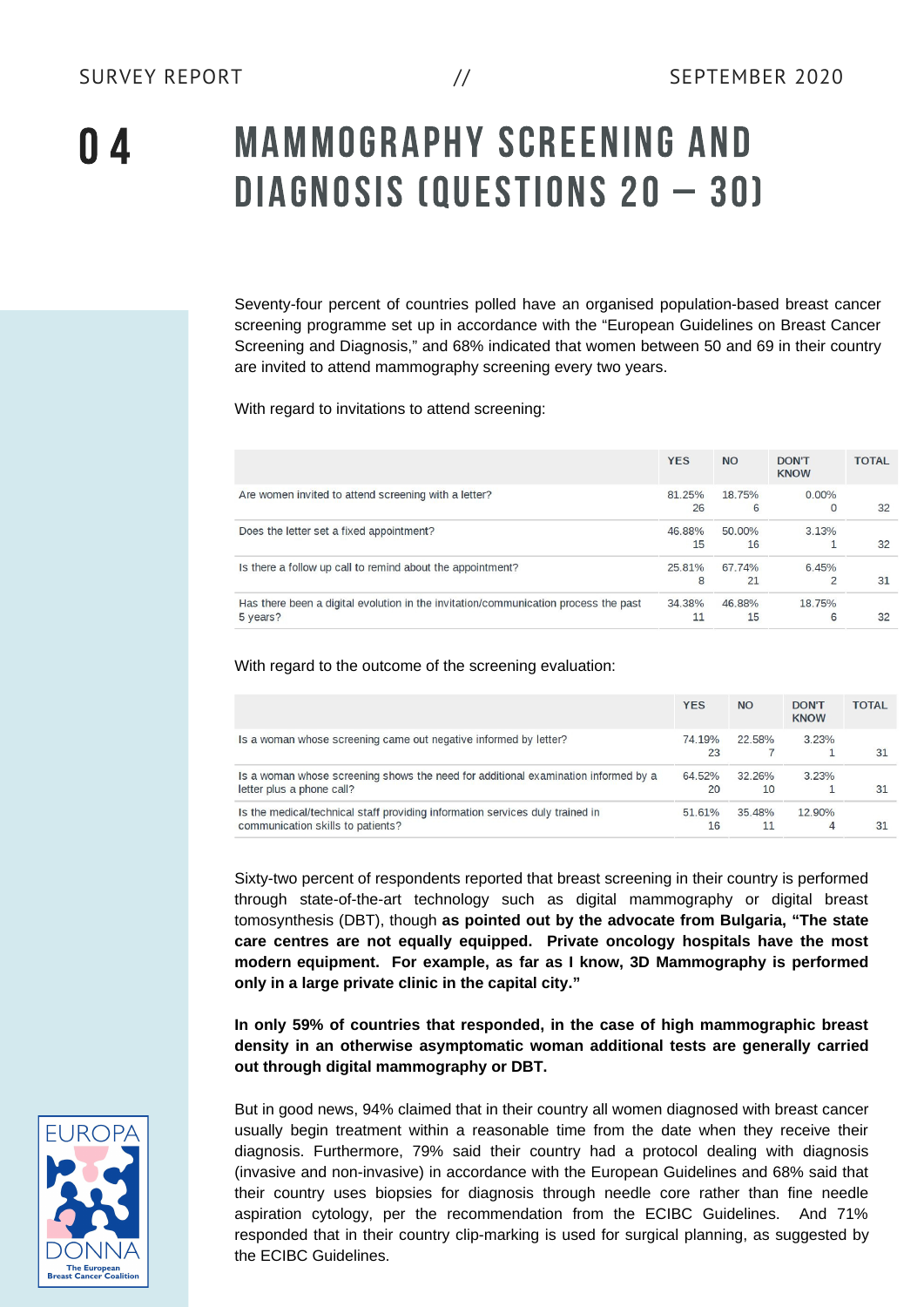0 5

## SPECIALIST BREAST UNITS (QUESTIONS <sup>31</sup> – 46)

**Fifty-five percent of respondents indicated that their country has Specialist Breast Units (SBUs) but several stated either that they are not certified or, as one put it, "Far from all meet the EUSOMA standard." Regarding distribution of SBUs, in many countries they are not well distributed in the territory and they do not cover the entire population:**

|                                                                                                            | <b>YES</b>   | <b>NO</b>    | <b>DON'T</b><br><b>KNOW</b> | <b>TOTAL</b> |
|------------------------------------------------------------------------------------------------------------|--------------|--------------|-----------------------------|--------------|
| Are they well distributed throughout the territory?                                                        | 46.67%<br>14 | 53.33%<br>16 | $0.00\%$                    | 30           |
| Do they cover the whole population (i.e. a specialist breast unit for every 250,000 to<br>300,000 people)? | 40.00%       | 53.33%<br>16 | 6.67%                       | 30           |

Of these, 53% have a Unit large enough to enable a minimum of 150 newly diagnosed cases of breast cancer and treat at least 50 cases of MBC per year. In addition, **66% reported that SBUs in their country have multidisciplinary teams, though some do not have a data manager or a specially trained breast care nurse.**

Furthermore, between 64% and 70% indicated the following: patients receive practical advice, support and counseling from a specialist breast care nurse, a core team member with professional psychological training, or a psycho-oncologist; all members of the multidisciplinary team attend a weekly meeting to discuss diagnoses, pathological findings following surgery and to evaluate treatment options; and all treatment received by a person attending the SBU is under the supervision of the Unit, even if the treatment is not administered there (e.g., radiotherapy or cytotoxic treatments).

In response to the question, "As far as you know, do people who attend SBUs feel that they receive proper treatment?" 78% responded affirmatively and only 9% responded in the negative (13% didn't know). And 71% indicated that in their opinion the majority of SBUs in their country offer state-of-the-art equipment and technology and high levels of treatment.

Between 67 and 73% of respondents indicated that communication of each step of the treatment is effectively explained to the patient; there is a protocol dealing with post-diagnosis treatment options in line with the most recent International Guidelines published by ECIBC/JRC; and there are structures, programmes and services aimed at providing counselling, sustaining and advising breast cancer patients. Of these programmes providing counselling, 57% of countries have publicly funded services.

**However, only 34% indicated that there is a certification/accreditation system for SBUs in their country and 41% said that there is an authority in charge of monitoring the quality of SBUs in their country.**

Finally, for those whose country does not have SBUs, 72% said that they do have health facilities specialised in treating cancer.

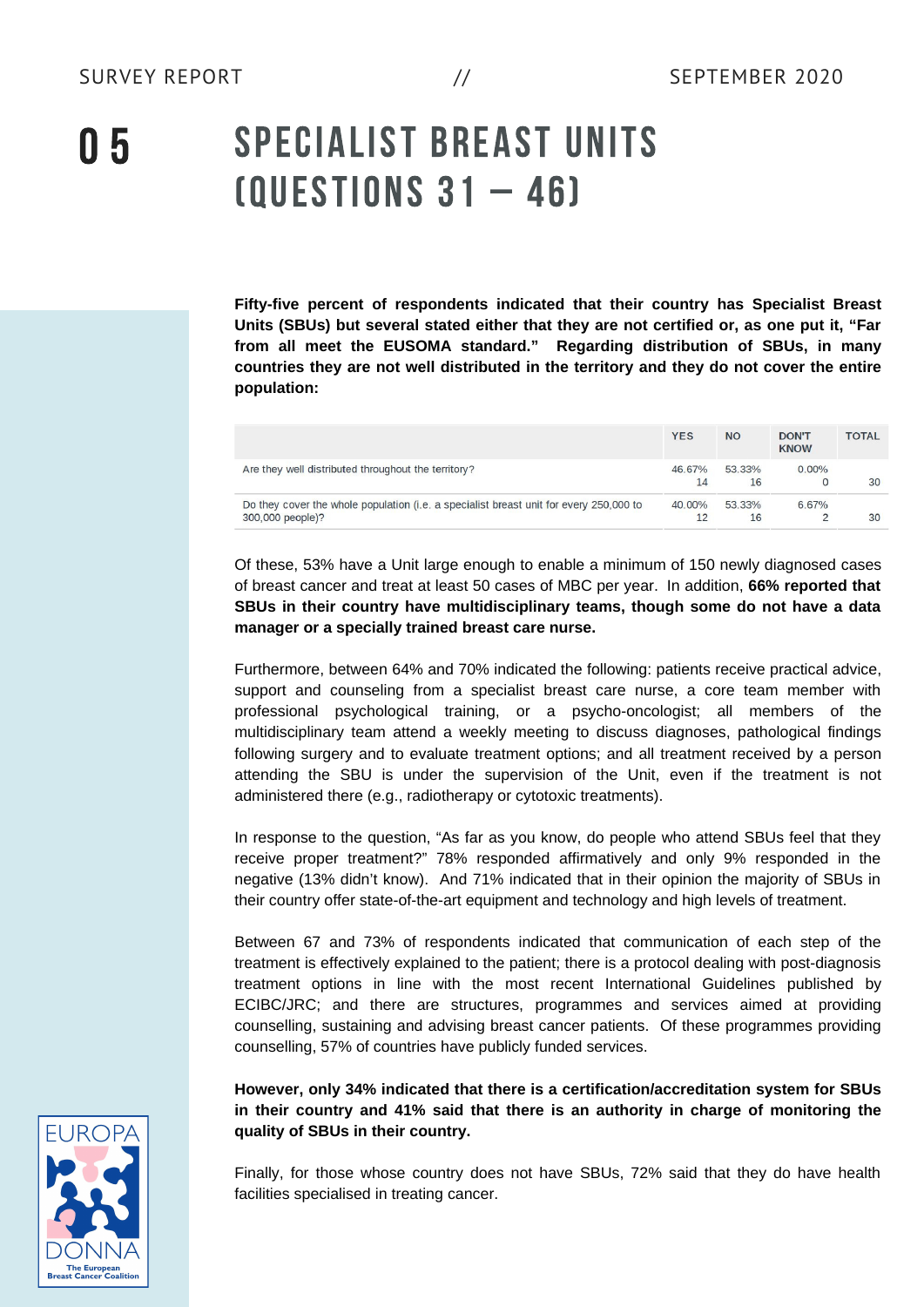The table below illustrates the current picture of Metastatic Breast Cancer care in responding countries in Europe from the patient perspective:

|                                                                                                                                                                                                                                                                   | <b>YES</b>   | <b>NO</b>    | <b>DON'T</b><br><b>KNOW</b> | <b>TOTAL</b> |
|-------------------------------------------------------------------------------------------------------------------------------------------------------------------------------------------------------------------------------------------------------------------|--------------|--------------|-----------------------------|--------------|
| Do women who have been diagnosed with MBC have access to services within a<br>Specialist Breast Cancer Unit?                                                                                                                                                      | 61.76%<br>21 | 35 29%<br>12 | 294%<br>$\mathbf{1}$        | 34           |
| Can women with MBC return to the health facilities where they were initially treated for<br>on-going care, and follow-up including palliative care?                                                                                                               | 79.41%<br>27 | 17.65%<br>6  | 2.94%<br>$\mathbf{1}$       | 34           |
| Are there special health care units/departments to care for MBC?                                                                                                                                                                                                  | 8.82%<br>3   | 82.35%<br>28 | 8.82%<br>3                  | 34           |
| Is communication of each step of or change in therapy effectively explained, underlining<br>positive and negative aspects of each option, so that women with MBC can make an<br>informed decision?                                                                | 67.65%<br>23 | 23.53%<br>8  | 8.82%<br>3                  | 34           |
| Are all drugs/therapies which have been proven to be effective available to women with<br>MBC at no charge/paid by the Public Health system?                                                                                                                      | 67.65%<br>23 | 29.41%<br>10 | 2 94%<br>1                  | 34           |
| Are there structures, programmes, facilities and services aimed at providing counselling,<br>sustaining and advising women with MBC regarding employment, return to work, financial<br>concerns, insurance coverage, family concerns, psychological issues, etc.? | 52 94%<br>18 | 47 06%<br>16 | $0.00\%$<br>$\mathbf{0}$    | 34           |
| Are they publicly funded? Please explain in comments (below)                                                                                                                                                                                                      | 40.63%<br>13 | 50.00%<br>16 | 9 38%<br>3                  | 32           |
| Is there a Registry that records MBC cases?                                                                                                                                                                                                                       | 25.00%<br>8  | 65.63%<br>21 | 9.38%<br>3                  | 32           |

Although there are positives such as women with MBC in many countries being able to return to health facilities where they were originally treated, generally good communication with health care professionals in terms of decision-making regarding therapies available and a good drug/therapy availability, as one respondent commented, "There is a lot of work to be done for metastatic patients."

**Still today, 35% of European women living with MBC do not have access to SBUs.** Lacking are special health care units or departments to care for people who have MBC, there is a **lack of programmes and services providing counselling**, employment and return-towork advice, addressing financial concerns, insurance coverage and family issues. Most glaring is the existence of **very few registries that record MBC cases.**

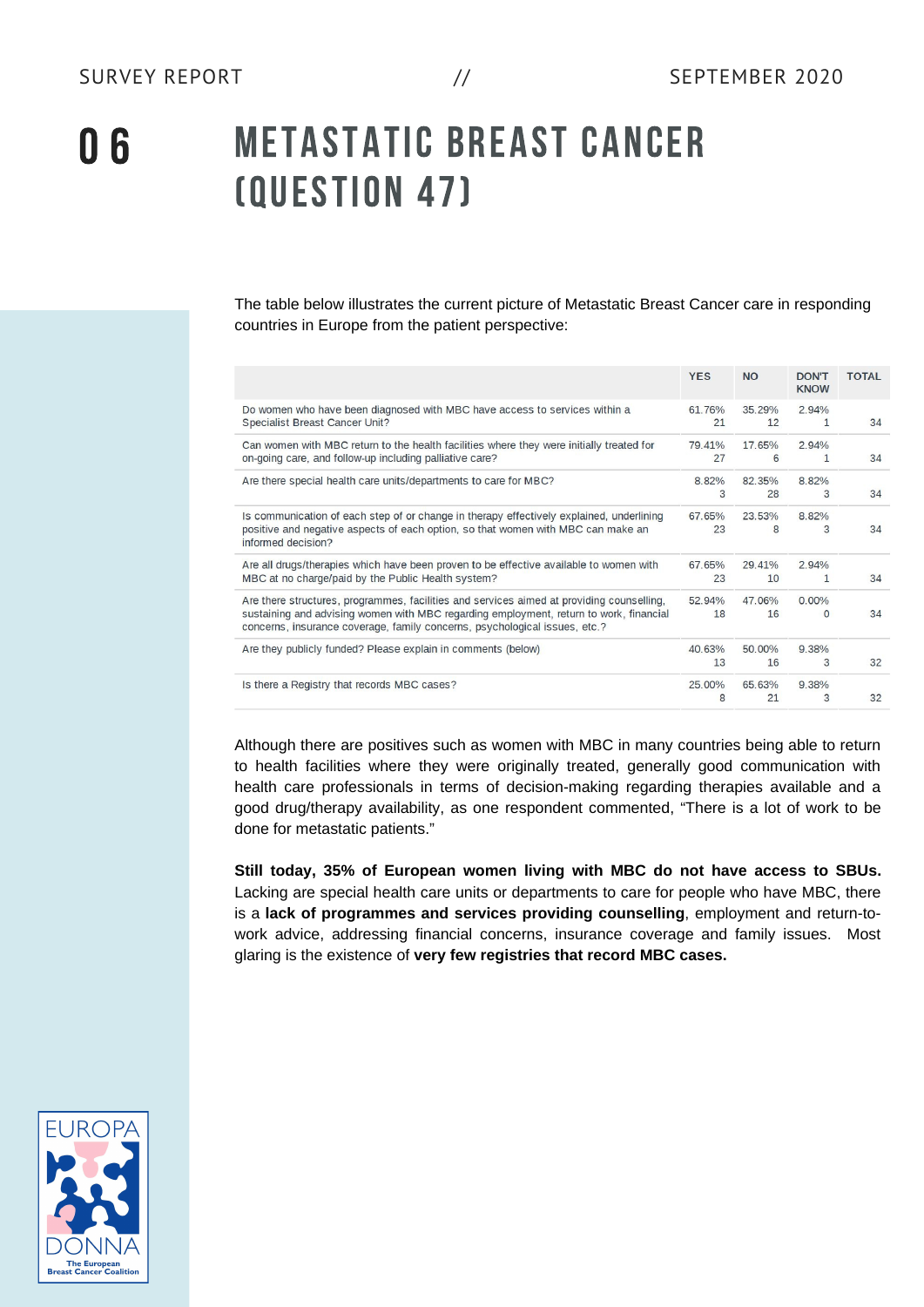0 7

## MISCELLANEOUS, INCLUDING COVID-19/CANCER CARE (QUESTIONS <sup>48</sup> – 52)

In good news, 85% indicated that they have noticed changes in national legislation and/or health policies relating to cancer or breast cancer services in the last 10 years. Almost all cited positive developments: patients are treated with a personalised treatment plan, the role of patient organisations/advocates have become more important with time, (more) SBUs have been established, lower age for the onset of mammography screening or the implementation of screening programmes, increased clinical trials availability, patient empowerment, early breast cancer detection, greater patient reimbursement for molecular signatures tests, improvements in societal awareness, legal improvements, gradual modernisation of oncology hospitals, increased public spending and secured access to modern medicines for treatment.

However, **only 54% said that their country has passed legislation protecting or implementing breast cancer survivors' right to return to work; 42% of countries have passed legislation protecting or implementing survivors' right to access insurance; and only 12% of countries polled have passed "right to be forgotten" legislation for cancer survivors.**

Regarding **Covid-19,** 69% claimed their health system reacted to the emergency in view of providing cancer patients Covid-free pathways to screening and treatment. **Many indicated that screening was suspended and services and interventions were delayed as a result of the pandemic.** Further, problems occurred (such as in Ireland) in that **women with MBC were faced with attending more than one location for treatment due to safety protocols and found this difficult, access to treatment was often limited, queues for radiation and surgery were now much longer, and many patients shifted their priorities to Covid-19 and did not comply with their treatment plans.**